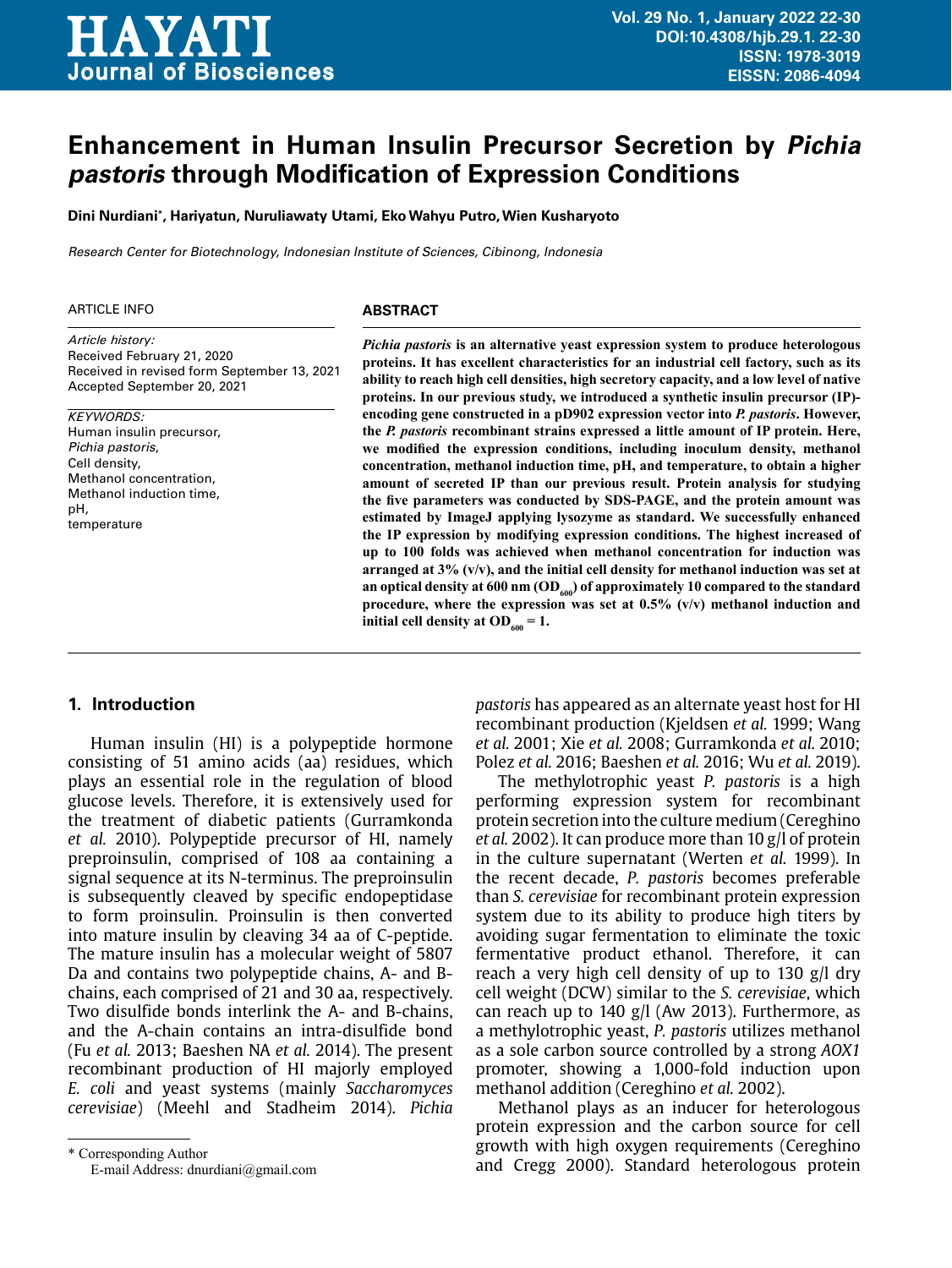expression in *P. pastoris* comprised of two stages, which substantially control between the two substrates, glycerol and methanol feeding, during the fermentation period at a preserved temperature of 30°C. The glycerol carbon source is switched to methanol when the cell growth achieved a particular concentration level, and methanol concentration is sustained at a sufficient level to express the heterologous proteins. The standard procedure of heterologous protein production usually associates with several problems, including lower fermentation productivity caused by the extended cell adaptation period after changing the induction setting, the sustainability of foreign protein accumulation at a more extended induction period, and comparably low foreign protein activity. Therefore the optimization of the induction stage process is more challenging than the growth stage (Jin *et al.* 2010).

In our previous study, we have established *P. pastoris* recombinant clone harboring synthetic human insulin precursor encoding gene. However, the IP expression applying standard procedure resulted in a little amount of IP protein yielding ~30 mg/l protein (Nurdiani *et al.* 2018). Here in this study, we aimed to optimize the induction process by modulating five operation variables, i.e. inoculum density, methanol concentration, time point methanol induction, induction pH, and induction temperature to enhance IP protein expression in flask scale.

# **2. Materials and Methods**

# **2.1. Strains**

*P. pastoris* recombinant strain (CL-4), used in this study, expresses human insulin precursor. It was established in our previous study (Nurdiani *et al.* 2018), derived from *P. pastoris* X33 strain (Invitrogen, Carlsbad, CA).

# **2.2. Precultures**

A single colony of *P. pastoris* recombinant strain from yeast extract peptone dextrose (YPD) agar plate  $[1\% (w/v)$  yeast extract,  $2\% (w/v)$  peptone,  $2\%$  $w/v$  glucose, and 2%  $(v/v)$  agar] supplemented with Zeocin 100 µg/ml, was inoculated into 10 ml BMGY medium [1% (w/v) yeast extract, 2% (w/v) peptone, 100 mm potassium phosphate pH 6.0, 1.34% (w/v) YNB,  $4 \times 10^{-5}$ % (w/v) biotin, and 1% (v/v) glycerol] in a 100 ml flask and grown at 30°C in a shaking incubator (250 rpm) for approximately 16-18 h. The cells were harvested by centrifuging at 1,500-3,000 × g for 5 min at room temperature. The cell pellet was used for the expression with starting cell density at  $OD_{600} \approx 1$  in the induction medium.

On the other hand, for all experiments applying inoculum density at  $OD<sub>600</sub> \approx 10$  in the induction medium, 2 ml (YPD) medium [1% (w/v) yeast extract,  $2\%$  (w/v) peptone,  $2\%$  w/v glucose] supplemented with Zeocin 100 µg/ml was inoculated with a single colony of *P. pastoris* from a YPD + Zeocin (100 µg/ml) agar plate and shaken at 250-300 rpm and 30°C for 48 h. Cells were harvested by centrifuging at 1,500-  $3,000 \times g$  for 5 min at room temperature and the cell pellet was transferred into 10 ml BMGY in 100 ml flask and shaken at 300 rpm and 30°C for 24 h.

# **2.3. Optimization of IP Expression Conditions**

We studied the effect of five parameters during methanol induction, i.e., inoculum densities, methanol concentration, time point production, temperature, and pH to enhance the IP expression. Each parameter was assessed individually using a one-factor-at time approach.

The effect of inoculum densities was investigated by applying  $OD_{600} \approx 1$  and 10 in 10 ml BMMY medium  $[1\% (w/v)$  yeast extract,  $2\% (w/v)$  peptone, 100 mm potassium phosphate pH 6.0, 1.34% (w/v) YNB, 4 x 10-5%  $(w/v)$  biotin, 0.5%  $(v/v)$  methanol] in 100 ml flasks. A 100% methanol was added to a final concentration of 0.5% methanol every 24 h to maintain induction. After 3 d methanol induction, the supernatant was harvested by centrifuging at maximum speed for 3 min at room temperature. The supernatant was then transferred to a separate tube and stored at -20°C until ready to assay.

The effect of methanol concentration on the induction phase was investigated by setting the methanol final concentration at 0, 0.5, 1, 2, 3, 4, and 5% (v/v) in 10 ml BMMY medium in 100 ml flasks. The methanol was added at an interval of 24 hours to maintain induction. After 3 days of methanol induction, the supernatant was harvested by centrifugation at maximum speed for 3 min at room temperature. The supernatant was then transferred to a separate tube and stored at -20°C until ready to assay.

For the determination of the time point of IP production, the cell pellets from BMGY culture were resuspended in 25 ml BMMY medium with methanol induction was set in a final concentration of  $2\%$  (v/v). In both the BMGY and BMMY medium, the culture was placed in a 250 ml flask. A 100% methanol was added to a final concentration of 2% methanol every 24 h to maintain induction. For the analysis of the expression levels and to determine the optimal time post-induction to harvest, a 1 ml of the expression culture was sampled to a 1.5 ml microcentrifuge tube at an interval of 24 hours until 192 hours after methanol induction.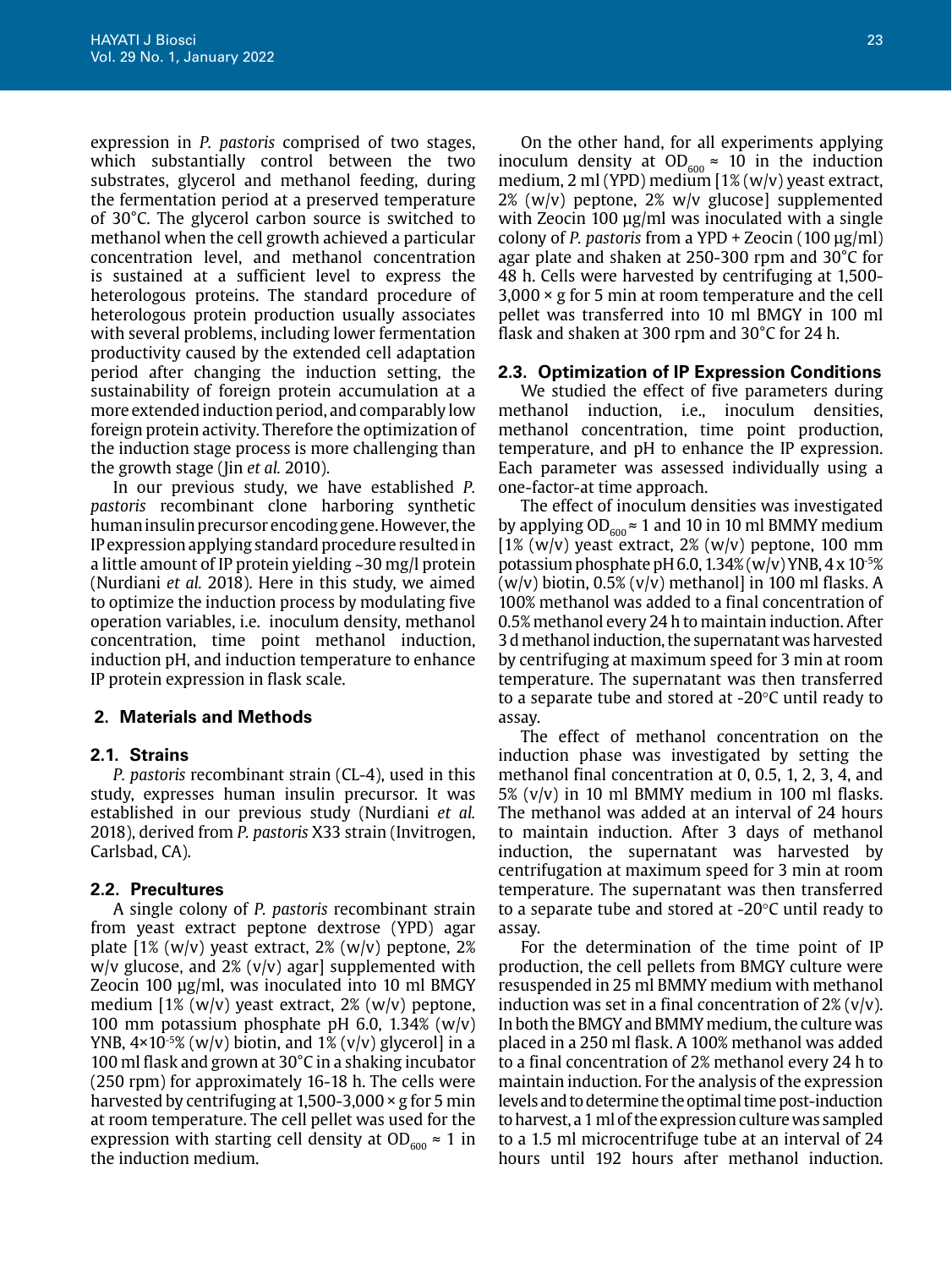The supernatant was harvested by centrifugation at maximum speed in a tabletop microcentrifuge for 3 min at room temperature. The supernatant was then displaced into a new 1.5 ml microcentrifuge tube and stored at -20°C until ready to assay.

The effect of induction pH was investigated by setting the 10 ml BMMY medium pH at 4, 5, 5.5, 6, 6.5, 7, and 7.5 in each 100 ml flask. A 100% methanol was added to a final concentration of 2% methanol every 24 h to maintain induction. After 3 d methanol induction, the supernatant was harvested by centrifugation at maximum speed for 3 min at room temperature. The supernatant was then transferred to a separate tube and stored at -20°C until ready to assay.

The effect of induction temperature was investigated by setting the following temperature of 30, 28, and 27°C in each BMMY flask. A 100% methanol was added to a final concentration of 2% methanol every 24 h to maintain induction. After 3 d methanol induction, the supernatant was harvested by centrifugation at maximum speed for 3 min at room temperature. The supernatant was then transferred to a separate tube and stored at -20°C until ready to assay.

#### **2.4. Protein Analysis and Quantification**

Protein analysis was conducted by SDS-PAGE and Western blot analysis. The supernatant of culture broth samples was analyzed by denaturing 15% polyacrylamide gel-electrophoresis using a Tricine buffer system (Haider *et al.* 2012). The samples (20 µl) were mixed with an equal volume of Tricine sample buffer, mixed and boiled for 15 min. Samples were loaded on to the gel (20 µl per lane) and electrophoresed, and the separated polypeptides were visualized using Coomassie Brilliant Blue Solution (BioRad) for SDS-PAGE analysis. In Western blot, the gels after electrophoresis were blotted onto nitrocellulose membrane using a wet-type blotting system (Bio-Rad). The transfer buffer consisted of 25 mm Tris-HCl at pH 8.3, 192 mm glycine, 0.05% SDS, and 20% methanol. The blotted membrane was briefly washed in TTBS [TBS (50 mm Tris-HCl at pH 7.4, 150 mm NaCl) containing 0.1% Tween 20] and followed by the blocking step where the membrane was soaked with blocking buffer (1% skim milk and 0.1% BSA in TTBS) for 1 h at room temperature. The membrane was then immersed in the solution of the primary antibody Anti-Insulin/Proinsulin Monoclonal Antibody (ThermoFisher Scientific), shaken for 1 hour at room temperature, followed by incubation at 4°C overnight. After three washing steps with TTBS, the membrane was incubated with the appropriate secondary antibody, anti-mouse IgG (H+L) AP conjugate (Promega), for 1 h at room temperature. The membrane was then washed 3 times with TTBS, air-dried and incubated with NBT-BCIP for 5-10 min in the darkroom.

Protein concentration in tricine SDS-PAGE was quantified using ImageJ software by applying lysozyme as standard ranging from 0.03–4.0 mg/ml.

#### **3. Results**

## **3.1. Effect of Inoculum Densities During Methanol Induction**

In our previous study, we obtained Mut+ *P. pastoris* recombinant clone harboring IP encoding gene. We confirmed the IP protein expression in one of *P. pastoris* recombinant clones, CL-4. However, it resulted in a little amount of secreted IP protein, which requires 10 times concentrated culture supernatant for visualization in the SDS-PAGE gel electrophoresis. The standard procedure of *Pichia* expression in a shake flask, according to the manufacturer's instruction, suggests that for Mut+ strain, a starting  $OD_{600} \approx 1$  in BMMY medium could use, however, higher cell densities can be applied to increase protein expression. Figure 1a shows the SDS-PAGE electrophoresis results, which revealed IP bands above 6.5 kDa. The imageJ analysis of those IP bands indicated that the IP band of OD<sub>600</sub>  $\approx$  10 has a higher intensity than the IP band of OD $_{600}^{\circ} \approx 1$  (Figure 1b). Subsequent ImageJ analysis of the secreted IP by using lysozyme as standard estimated that the induction started at the OD<sub>600</sub> ≈ 10 resulted in 12 folds higher secreted IP than OD $_{600}$  ≈ 1 (Table 1).

# **3.2. Effect of Methanol Concentration to the IP Expression**

To investigate the effect of methanol concentration on the IP expression. We added 100% methanol for induction to several final concentrations in the BMMY medium ranging from 0.5 to 5.0%  $(v/v)$ . The other expression condition was set as follows: inoculum density was set at OD<sub>600</sub>  $\approx$  10, induction time was 72 h, induction pH was 6.0, and induction temperature was 30°C. Figure 2a shows the IP bands (above 6.5 kDa) detected in SDS-PAGE analysis of the culture supernatant induced by methanol levels of 0.5 to 5.0%. The secretion of the IP protein was also confirmed by Western blot analysis, which exhibited a single IP band of ~7 kDa (Figure 2b). The expression level gradually increased corresponding to the increase of methanol added up to 3% and gradually decreased by the addition of methanol up to 5% (Figure 2c). Besides inducing IP protein expression, methanol addition in the second phase of cultivation in BMMY medium enhanced cell biomass. As shown in Table 2, the final cell densities of the cultures of the *P. pastoris* recombinant strain added with methanol were higher than the final cell density of the culture without methanol addition (0%).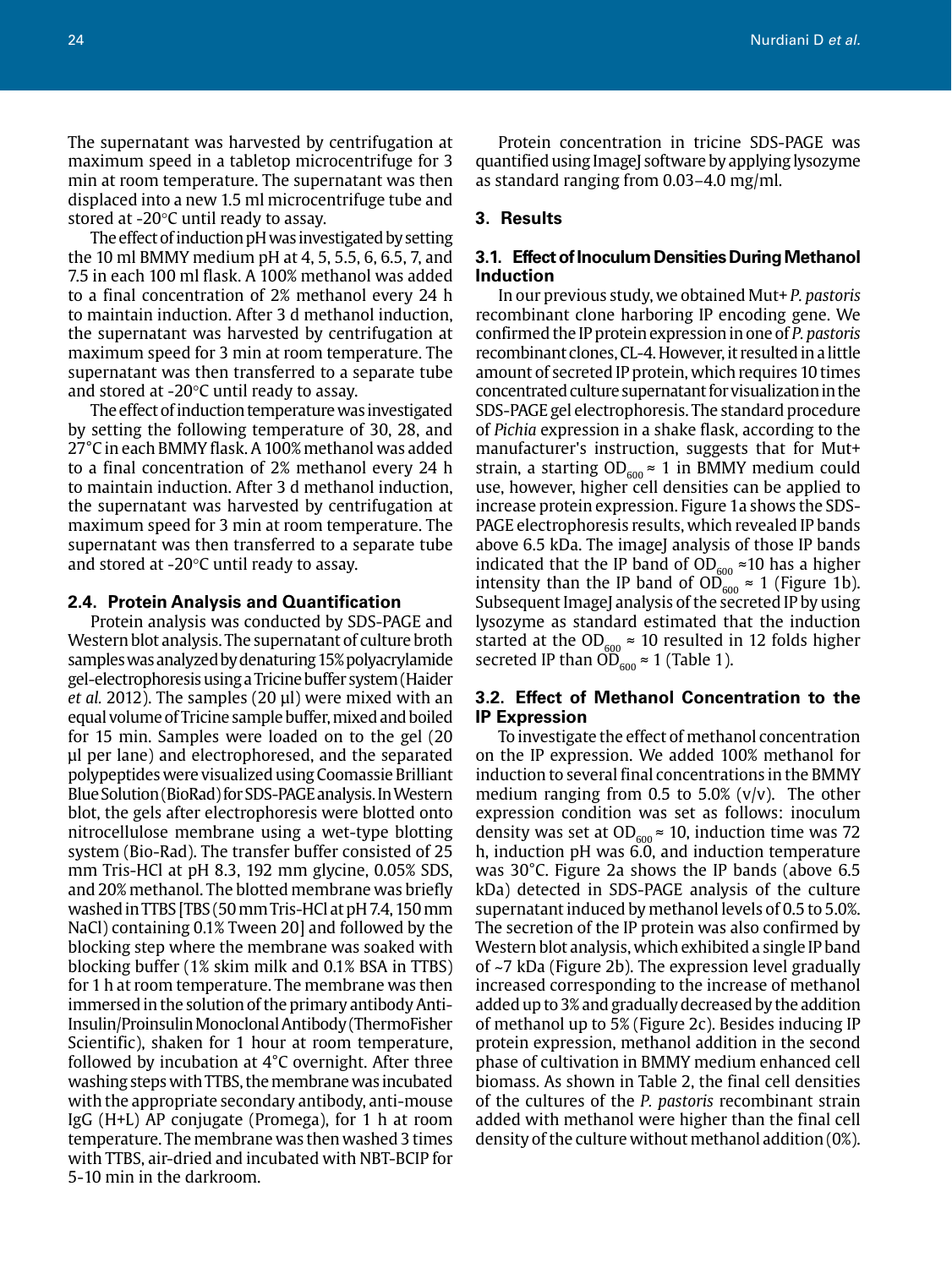

at two different starting OD in BMMY medium. (a) SDS-PAGE of recombinant human insulin precursor in 15% SDS-PAGE gel. M = Polypeptide SDS-PAGE molecular weight standards; lane 1 = expressed IP from *P. pastoris* recombinant strain (CL-4) 72 h post-methanol induction with starting  $OD_{600} \approx 1$ ; lane 2 = expressed IP from *P*. *pastoris* recombinant strain (CL-4) 72 h postmethanol induction with starting  $OD_{600} \approx 10$ . (b) The expression level analyzed by using ImageJ

Table 1. Effect of starting cell densities to the amount of secreted IP (mg/l) in the culture supernatant

| Starting cell densities $(OD_{600})$ | Secreted IP (mg/l) |
|--------------------------------------|--------------------|
| 1.768                                | 23.97              |
| 10.57                                | 292.40             |

# **3.3. Determination of Time Point Postmethanol Induction to Harvest IP Protein**

To determine the time point post-methanol induction to harvest IP protein in shake flask, we observed cell density and IP secretion at several time points from 0 to 192 h post-methanol induction. The expression conditions were set as follows: cell density was started at OD<sub>600</sub> = 11.82, methanol induction was set at final concentration  $2\%$  (v/v), induction pH was 6.0, and induction temperature



Figure 2. Effect of methanol induction. (a) SDS-PAGE of recombinant human insulin precursor in 15% SDS-PAGE gel. M = Polypeptide SDS-PAGE molecular weight standards; lane 1–7= expressed IP from *P. pastoris* recombinant clone (CL-4) with methanol 100% added for induction to a final concentration of 0, 0.5, 1, 2, 3, 4, and  $5\%$  (v/v), respectively. (b) Western blot analysis of expressed IP from *P. pastoris* recombinant clone (CL-4) for methanol induction analysis. M = Prestained precision plus proteinTM dual colour standards; lane 1–7 = expressed IP from *P. pastoris* recombinant clone (CL-4) with methanol 100% added for induction to a final concentration of 0, 0.5, 1, 2, 3, 4, and 5% (v/v), respectively. (c) Expression level analyzed by using ImageJ

was 30°C. Figure 3a shows secreted IP in the culture supernatant from 0–192 h post-methanol induction. The IP bands of the culture supernatant of 24-48 h post-methanol induction indicate a molecular weight size above 6.5 kDa. Figure 3b shows that the IP expression gradually increased corresponding to the increase of cell densities up to 72 h postinduction. After 72 h post-induction, the cell was grown slower followed by the decreased secreted IP (Table 3).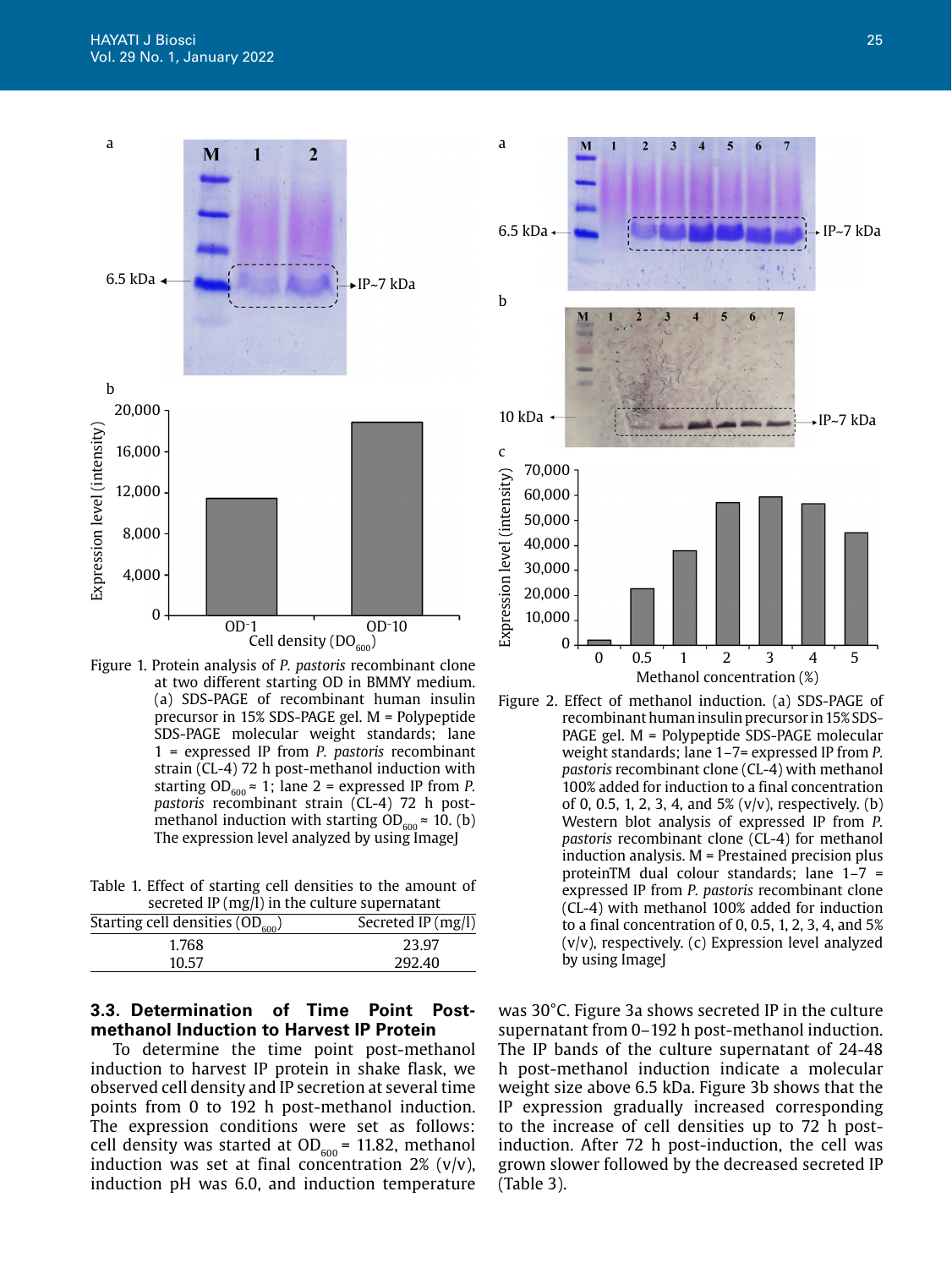| Methanol             | Starting cell      | Final cell density | Final cell density             | Secreted IP | Yield of IP      |
|----------------------|--------------------|--------------------|--------------------------------|-------------|------------------|
| concentration $(\%)$ | density $OD_{600}$ | $({\rm OD}_{600})$ | (cells/ml × 10 <sup>8</sup> )ª | (mg/l)      | $(mg/108$ cells) |
|                      | 10.57              | 13.49              | 6.8                            | $-602$      |                  |
| 0.5                  | 10.57              | 14.38              | 7.2                            | 422         | 0.06             |
|                      | 10.57              | 15.49              | 7.8                            | 1189        | 0.15             |
|                      | 10.57              | 15.91              | 8.0                            | 2147        | 0.27             |
|                      | 10.57              | 15.44              | 7.7                            | 2267        | 0.29             |
|                      | 10.57              | 14.59              | 7.3                            | 2128        | 0.29             |
|                      | 10.57              | 14.98              | 7.5                            | 1550        | 0.21             |

Table 2. Effect of methanol concentration to the amount of secreted IP (mg/l) in the culture supernatant

 $^{\rm a}$ The final cell density (cells/ml × 10 $^{\rm s}$ ) was calculated from the amount of the final cell densities (OD $_{\rm 600}$ ) where one OD $_{\rm 600}$  $=$  ~5  $\times$  10<sup>7</sup> cells/ml



Figure 3. Timepoint of IP production. (a) SDS-PAGE of recombinant human insulin precursor in 15% SDS-PAGE gel. M = Polypeptide SDS-PAGE molecular weight standards; lane 1–9 = secreted IP in the culture supernatant of *P. pastoris* recombinant clone (CL-4) at 0, 24, 48, 72, 96, 120, 144, 168, and 192 h post-methanol induction, respectively. (b) The expression level analyzed by using ImageJ

Table 3. The amount of secreted IP ( $mg/l$ ) in the culture supernatant at each time point methanol induction

| Time point   | $\sim$<br>Cell density | Cell density (cell/                        | Secreted IP | Yield of IP      |
|--------------|------------------------|--------------------------------------------|-------------|------------------|
| methanol     | $\mathrm{(OD_{600}})$  | ml $\times$ 10 <sup>8</sup> ) <sup>a</sup> | (mg/l)      | $(mg/108$ cells) |
| induction(h) |                        |                                            |             |                  |
| 0            | 11.82                  | 5.91                                       | $-601$      |                  |
| 24           | 15.44                  | 7.72                                       | 756         | 0.09             |
| 48           | 19.54                  | 9.77                                       | 1617        | 0.17             |
| 72           | 19.89                  | 9.95                                       | 2135        | 0.21             |
| 96           | 19.88                  | 9.94                                       | 2083        | 0.21             |
| 120          | 19.97                  | 9.99                                       | 1756        | 0.18             |
| 144          | 20.10                  | 10.05                                      | 1532        | 0.15             |
| 168          | 20.13                  | 10.07                                      | 486         | 0.05             |
| 192          | 21.35                  | 10.68                                      | 305         | 0.03             |

 $^{\rm a}$ The final cell density (cells/ml × 10 $^{\rm s}$ ) was calculated from the amount of the final cell densities (OD $_{\rm 600}$ ) where one OD $_{\rm 600}$  $=$  ~5  $\times$  10<sup>7</sup> cells/ml

#### **3.4. Effect of Induction pH on IP Production**

Here, we studied the effect of pH on the IP expression in *P. pastoris* recombinant strain with induction pH ranging from 4.0 to 7.5. The other expression condition was set as follows: inoculum density was set at OD $_{600}$ = 15.21, induction time was 72 h, and induction temperature was 30°C. Figure 4a depicts that IP bands in SDS-PAGE electrophoresis were detected above 6.5 kDa in all pH range tested. The expression level of IP at pH 4.0-5.5 and 6.5-7.5 have slightly higher intensities than IP at pH 6 (Figure

4b). The estimated concentration of secreted IP at pH 6 was 715 g/l which is the lowest concentration compared to the secreted IPs at pH 4.0-5.5 and 6.5- 7.5 which ranging from 817-1,029 g/l (Table 4).

# **3.5. Effect of Induction Temperature on IP Production**

To study the effect of induction temperatures, we conducted IP expression in BMMY induction medium at 27, 28, and 30°C while other expression conditions were set as follows: cell density started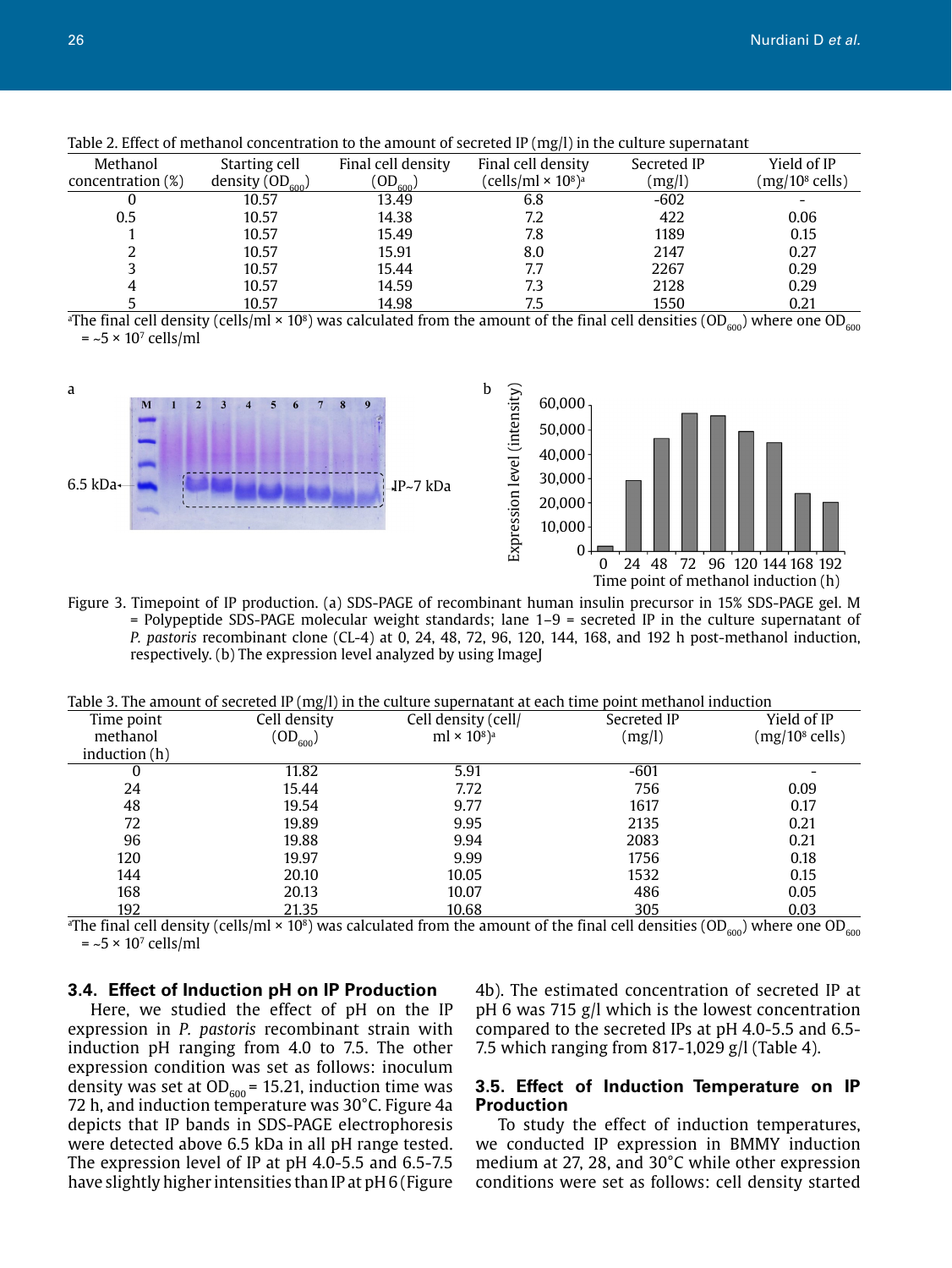

Figure 4. Effect of induction pH on IP production. (a) SDS-PAGE of recombinant human insulin precursor in 15% SDS-PAGE gel. M = Polypeptide SDS-PAGE molecular weight standards; lane 1–7 = expressed IP in the culture supernatant of *P. pastoris* recombinant clone (CL-4) at the pH of 4, 5, 5.5, 6, 6.5, 7, and 7.5, respectively. (b) The expression level analyzed by using ImageJ

at OD<sub>600</sub> = 14.65, pH 6 and 2% methanol induction. The SDS-PAGE electrophoresis confirmed that the IP bands were above 6.5 kDa in all culture supernatants of three induction temperatures (Figure 5a). The highest IP expression level was observed at 28°C induction temperature with an estimated concentration of IP protein of 1,054 mg/l (Figure 5b, Table 5).

#### **4. Discussion**

Commonly, heterologous protein production is conducted in a very high cell density since the protein production practically equivalent to the cell density (Shi *et al.* 2003; Gurramkonda *et al.* 2010; Wu *et al.* 2019). High-cell density cultivation of yeast recombinants for the heterologous protein expression under the control of the *AOX1* promoter (*PAOX1*) consists of two main phases. In the first phase, the yeast usually utilizes glycerol, a noninducible and repressive substrate, to obtain high biomass yield, and in the second phase, methanol is used as both inducer for foreign protein expression and carbon source (Katakura *et al.* 1998; Trinh *et al.* 2003; Cos *et al.* 2005). Aw (2013) applied OD<sub>600</sub> ≈ 10 to start methanol induction for small scale heterologous



Figure 5. Effect of induction temperature. (a) SDS-PAGE of recombinant human insulin precursor in 15% SDS-PAGE gel. M = Polypeptide SDS-PAGE molecular weight standards; lane 1–3 = expressed IP in the culture supernatant of *P. pastoris* recombinant clone (CL-4) at the temperature of 30, 28, and 27°C, respectively. (b) The expression level analyzed by using ImageJ

expression of human serum albumin (HSA) in *P. pastoris*. In this study, we confirmed that higher cell density increased secreted IP. We compared two inoculum densities,  $OD_{600} \approx 1$  and  $OD_{600} \approx 10$ , while other parameters were set as follows: methanol induction was set at  $0.5\%$  (v/v), induction time was 72 h, induction pH was 6.0, and induction temperature 30°C. Similarly, Shi *et al.* (2003) investigated the effect of inoculum densities at  $OD_{600}$  from 10 to 100 in the ScFv protein expression in a baffled flask. Their study revealed that at higher cell densities, more resources were directed to protein secretion rather than to cell biomass production.

Alcohol oxidase (AOX) enzymes, the first enzymes involved in methanol utilization (Mut) pathway in *P. pastoris*, are encoded by *AOX1* and *AOX2* genes (Juturu and Wu 2018). The *AOX1* gene expression is regulated by *AOX1* strong promoter; hence, it employs to drive the heterologous expression of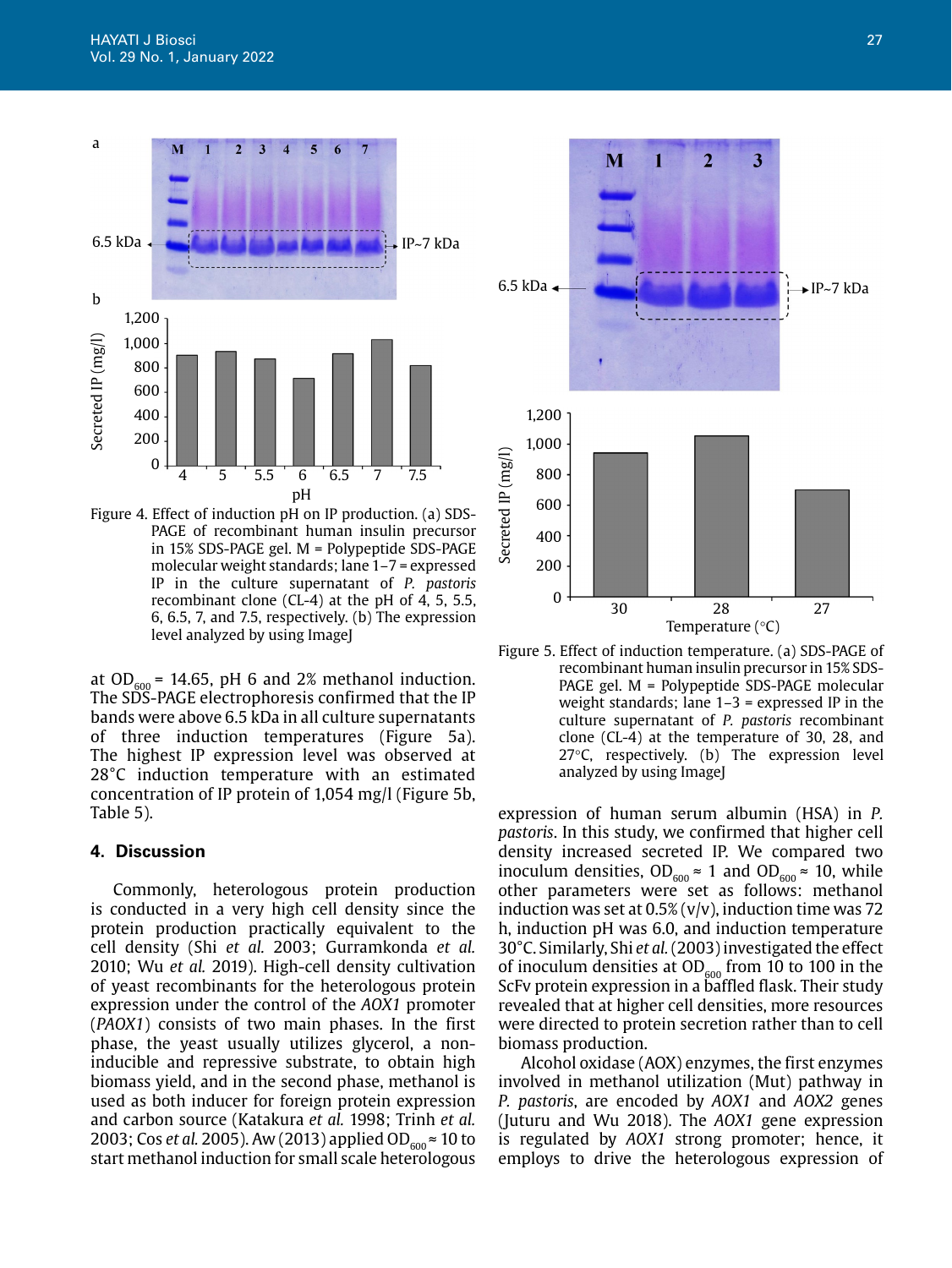| Induction pH | Starting cell      | Final cell density | Final cell density           | Secreted IP | Yield of IP      |
|--------------|--------------------|--------------------|------------------------------|-------------|------------------|
|              | density $OD_{600}$ | $'OD_{600}$        | (cells/ml × 10 $^{\rm 8}$ )ª | (mg/l)      | $(mg/108$ cells) |
|              | 15.21              | 19.45              | 9.73                         | 903         | 0.09             |
|              | 15.21              | 19.69              | 9.85                         | 935         | 0.09             |
| 5.5          | 15.21              | 19.13              | 9.57                         | 872         | 0.09             |
| 6            | 15.21              | 20.27              | 10.14                        | 715         | 0.07             |
| 6.5          | 15.21              | 20.45              | 10.23                        | 916         | 0.09             |
|              | 15.21              | 20.75              | 10.38                        | 1029        | 0.10             |
| 7.5          | 15.21              | 20.69              | 10.35                        | 817         | 0.08             |

Table 4. Effect of induction pH to the amount of secreted IP (mg/l) in the culture supernatant

 $^{\rm a}$ The final cell density (cells/ml × 10 $^{\rm s}$ ) was calculated from the amount of the final cell densities (OD $_{\rm 600}$ ) where one OD $_{\rm 600}$  $=$  ~5  $\times$  10<sup>7</sup> cells/ml

| Table 5. Effect of induction temperature to the amount of secreted $IP(mg/l)$ in the culture supernatant |  |  |
|----------------------------------------------------------------------------------------------------------|--|--|
|                                                                                                          |  |  |

| Induction                 | Starting cell        | Final cell density | Final cell density | Secreted IP | Yield of IP                |
|---------------------------|----------------------|--------------------|--------------------|-------------|----------------------------|
| temperature $(^{\circ}C)$ | density $(OD_{600})$ | $'OD_{600})$       | (cells/ml × 108)ª  | (mg/l)      | (mg/10 <sup>8</sup> cells) |
| ، ے                       | 14.65                | 19.84              | 9.92               | 941         | 0.10                       |
| 28                        | 14.65                | 19.95              | 9.98               | 1054        | 0.11                       |
| 30                        | 14.65                | 20.51              | 10.26              | 700         | 0.07                       |

 $^{\rm a}$ The final cell density (cells/ml × 10 $^{\rm s}$ ) was calculated from the amount of the final cell densities (OD $_{\rm 600}$ ) where one OD $_{\rm 600}$  $=$  ~5  $\times$  10<sup>7</sup> cells/ml

recombinant proteins. The gene of foreign protein is constructed between the *AOX1* promoter and the *AOX1* terminator in a shuttle vector, which is expected to express the recombinant protein in an equivalent amount (Cereghino and Cregg 2000). There are three phenotypes of *P. pastoris* recombinant strains that can be obtained through homologous recombination of linearized vector harbored targeted foreign protein. First, the Mut+ variants grow fast on methanol, where the two methanol oxidase genes *AOX1* and *AOX2* remain intact. Second, the Muts variants grow slowly on methanol because the *AOX1* gene replaced by the foreign protein and only *AOX2* responsible for methanol utilization, and third, the Mut- variants are unable to grow in the presence of methanol. After all, both *AOX1* and *AOX2* genes are disrupted (Higgins and Cregg 1998). The methanol concentration in the medium influences cell growth and the level of foreign protein production in both Mut+ and Muts phenotypes (Katakura *et al.* 1998). In this study, we observed the enhancement of IP expression corresponded to the addition of methanol concentration (0-5%) in the induction phase. We also found that although the highest secreted IP of 2,267 mg/l was achieved at 3% methanol induction, the highest IP productivity was observed in both methanol concentration of 3% and 4% (0.29 mg/108 cells).

Since methanol is used as both carbon source and inducer (Cereghino and Cregg 2000), the cell density was higher with the increase of methanol concentration and gradually decreased at methanol

concentration above 2%. Interestingly, 1% and 3% methanol induction had similar cell biomass amount as revealed by the  $OD_{600}$ , which were ~15.4. However, 1% methanol induction exhibited a half amount of secreted IP than 3% methanol induction. This may be since, at higher methanol concentration, the cell growth is inhibited and the energy for cell growth can be diverted for heterologous protein production, increasing productivity (Katakura *et al.* 1998). The expression of IP was still observed at 5% methanol induction, but the cell density and the secreted IP decreased to 14.98 and ~1,500 mg/l (Table 2). Katakura *et al.* (1998) reported that significant inhibition of cell growth was observed at methanol concentration of 31 g/l, which mainly due to the toxic effect of methanol on DNA replication and membrane synthesis, but the metabolism and protein biosynthesis were not significantly inhibited. Since 5% ( $v/v$ ) methanol is equal to 39.5 g/l, it exceeds the toxic level of methanol concentration, which can influence the cell density and heterologous protein expression. Methanol concentration had a significant effect on the IP protein expression. Increasing methanol concentration to 3% resulted in 5 folds higher secreted IP protein compared to the 0.5% methanol concentration (Table 2) and nearly 100 folds higher than the previous expression condition at OD<sub>600</sub>  $\approx$  1 and 0.5% methanol concentration.

One of *P. pastoris* distinguish characteristics is the easiness in scaling up the protein expression from shake flask cultures to fermenter cultures, although some proteins tend to have lower expression levels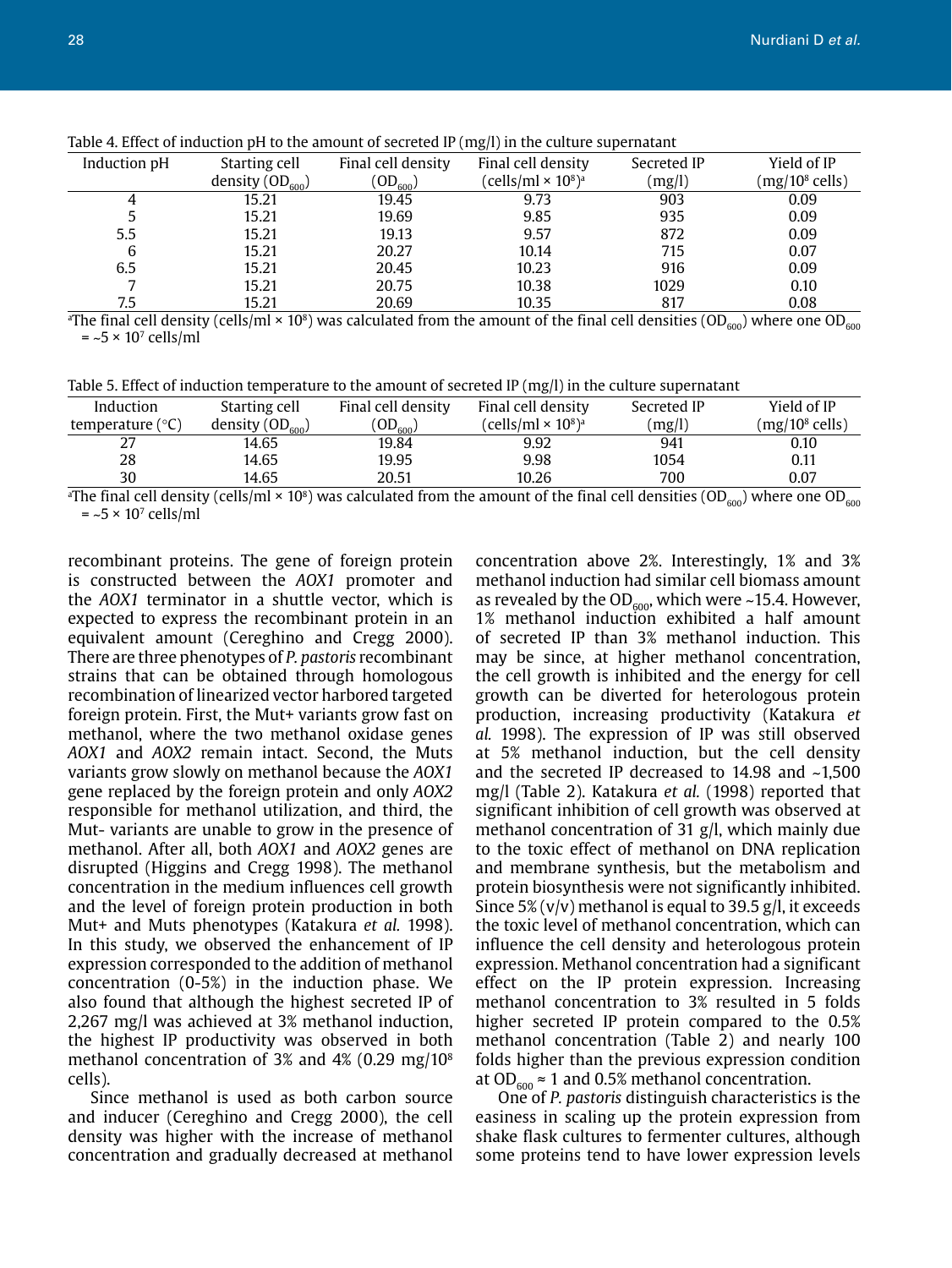in the fermenter culture than shake flask (Cereghino and Cregg 2000). For the secreted protein production in bioreactors, cell growth is a notably essential factor, as the concentration of the protein product in the medium is roughly equivalent to the concentration of the cells in the fermentation culture (Cereghino and Cregg 2000). However, contrary to the cell densities, after 72 h methanol induction, the secreted IP expression gradually decreased. This pattern may reveal that the lag and exponential phase of the IP expression occurred until 72 h post-methanol induction. Above 72 h, the IP expression was going through the stationary and decline phase. A shake flask culture is a closed-type culture where there is no substrate addition and has some other limitations such as constant volume, oxygen transfer, and inability to control these factors efficiently (Macauley-Patrick *et al.* 2005). The highest cell density observed at 192 h post-methanol induction (OD $_{600}$  = 21.35); however, at this time point, the secreted IP was lower compared to other time points (24-168 h). The highest secreted IP of 2,135 mg/l was achieved at 72 h post-methanol induction with  $OD_{600} = 19.89$ . The highest yield of IP  $(0.21 \text{ mg}/10^8 \text{ cells})$  was observed at 72 h and 96 h post-methanol induction (Table 3). Thus, the best time point to harvest IP protein for the batch culture of *P. pastoris* recombinant strain (CL-4) in the shake flask was at 72 h post-methanol induction or can be prolonged to 96 h post-methanol induction.

The pH is one of the controlled parameters besides aeration and carbon source feed rate, which affects protein productivity and activity in fermentation (Macauley-Patrick *et al.* 2005). *P. pastoris* can grow in a wide pH range of 3 to 7, with a minimum effect on the growth rate. However, pH exhibited a significant effect on the secreted recombinant proteins due to protease activity in the fermentation broth (Zhong *et al.* 2004). This study results confirmed the ability of *P. pastoris* to grow in a wide pH range. The highest cell biomass (OD $_{600}$  = 20.75), secreted IP (1,029 mg/l), and IP yield productivity (0.10 mg/108 cells) was observed at pH 7 (Table 4). Shi *et al.* (2003) reported that during the fermentation of ScFv in BMMY medium, the lowest levels of protease activity were detected at pH 3, 5, 6, and 8. The enhancement of the secreted IP at pH 7 was 1.4 folds higher than at pH 6.

Temperature is one of the critical operational parameters for improving heterologous protein expression in *P. pastoris* (Wang Yun *et al.* 2009). Previous studies suggested that reducing the temperature below 30°C exhibited a positive effect on heterologous protein production such as relieving cell skeleton lysis and protease secretion (Anasontzis *et al.* 2014; Jin *et al.* 2010; Wang Yun *et al.* 2009).

In this study, we observed that lowering induction temperature to 28°C increased 1.5 folds higher secreted IP than at 30°C.

In conclusion, a two-phase cultivation process of *P. pastoris*, which consists of glycerol- and methanolphase, was optimized to enhance IP protein secretion. Five parameters of operation variables in the methanol induction phase were investigated including inoculum density, methanol concentration, time point methanol induction, pH, and temperature in shake flask culture. This study confirmed the influence of the five investigated parameters on the enhancement of IP protein secretion. A 100 times higher secretion of IP compared to the standard procedure was achieved by modulating inoculum density from  $OD_{600} \approx 1$  to 10 and methanol induction from 0.5 to 3.0%  $\tilde{v}/v$ ). The highest IP concentration attained was ~2,267 mg/l.

## **Acknowledgements**

This work was supported by a Research Grant from the Program Prioritas Nasional (PN) Penyediaan Sumber Bahan Baku Obat Berbasis Protein Rekombinan dan Obat Herbal Terstandar (OHT) Untuk Penanganan Penyakit Menular dan Tidak Menular 2019 from the Indonesian Institute of Sciences (LIPI).

#### **References**

- Anasontzis, G.E., Salazar Penã, M., Spadiut, O., Brumer, H., Olsson, L., 2014. Effects of temperature and glycerol and methanol-feeding profiles on the production of recombinant galactose oxidase in *Pichia pastoris. Biotechnology Progress.* 30, 728–735. https://doi. org/10.1002/btpr.1878
- Aw, R., 2013. Factors Affecting the Specific Productivity of *Pichia pastoris* [Thesis]. London, United Kingdom: Imperial College London. pp. 1-223. https://doi. org/10.25560/11047
- Baeshen, M.N., Bouback, T.A.F., Alzubaidi, M.A., Bora, R.S., Alotaibi, M.A.T., Alabbas, O.T.O., Alshahrani, S.M., Aljohani, A.A.M., Munshi, R.A.A., Al-Hejin, A., Ahmed, M.M.M., Redwan, E.M., Ramadan, H.A.I., Saini, K.S., Baeshen, N.A., 2016. Expression and purification of c-peptide containing insulin using *Pichia pastoris* expression system. *BioMed. Research. International.* 2016, 1-7. https://doi.org/10.1155/2016/3423685
- Baeshen, N.A., Baeshen, M.N., Sheikh, A., Bora, R.S., Ahmed, M.M.M., Ramadan, H.A.I., Saini, K.S., Redwan, E.M., 2014. Cell factories for insulin production. *Microbial Cell Factories.* 13, 2–9. https://doi.org/10.1186/s12934- 014-0141-0
- Cereghino, G.P.L., Cereghino, J.L., Ilgen, C., Cregg, J.M., 2002. Production of recombinant proteins in fermenter cultures of the yeast *Pichia pastoris*. *Current Opinion in Biotechnology.* 13, 329–332. https://doi.org/10.1016/ S0958-1669(02)00330-0
- Cereghino, J.L., Cregg, J.M., 2000. Heterologous protein expression in the methylotrophic yeast *Pichia pastoris. FEMS Microbiology Reviews.* 24, 45–66. https://doi. org/10.1111/j.1574-6976.2000.tb00532.x